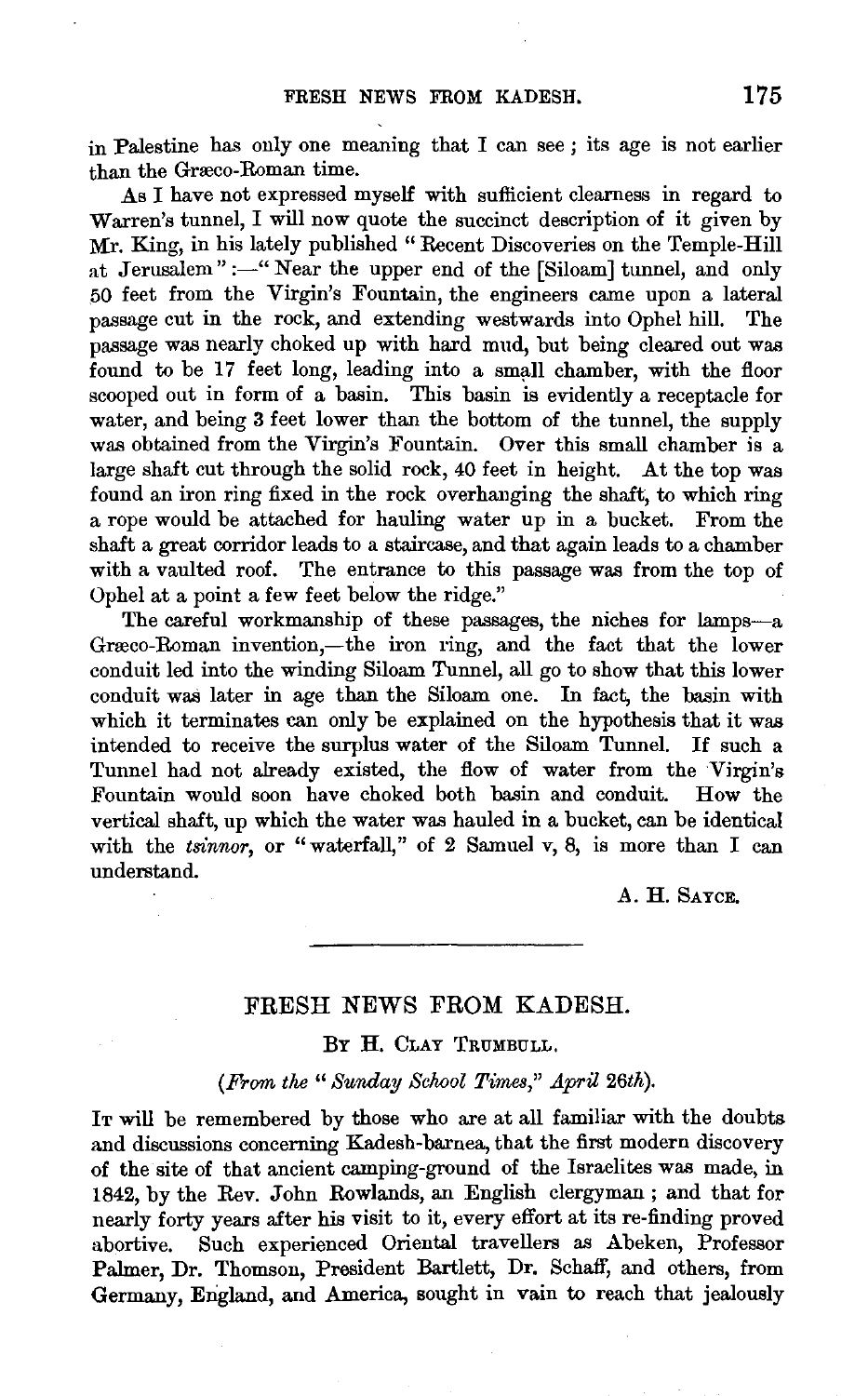guarded and strangely illusive site ;1 until, indeed, its very existence came to be involved in serious question.

It is also known to many, that while passing over the desert from Mount Sinai to Hebron, in the spring of 1881,  $\overline{I}$  was enabled to re-find that site, and to confirm at every point the accuracy of Mr. Rowlands's observations and descriptions. In a recently published volume giving the result of my own observations in, and subsequent studies concerning, Kadesh-barnea, I took pleasure in showing how much credit was due to Mr. Rowlands for his energy aud efficiency as an explorer ; and I dedicated the volume to him, and to the memory of two other Englishmen who had been engaged in similar researches. And now comes an interesting and an unexpected sequel to this story of Kadesh and the buntings for it.

Even since my re-finding of 'Ayn Qadees-the site of Kadesh-barnea -several attempts to visit it, or even to pass in its vicinity, have proved Professor Post, of the American Protestant College at Beyrout, and his travelling companion, the Rev. Dr. Field of New York, were unable to secure an escort for the direct route Hebronward, from Castle Nakhl in the mid-desert, which would have carried them near the site in question. An English party of travellers was similiarly disappointed. Mr. Edward L. Wilson, of Philadelphia, a man of exceptional energy and determination as an explorer, was also unsuccessful in his diligent search for 'Ayn Qadees ; although he had the assistance of my faithful dragoman Mohammed Ahmad Hedayah. During the past winter, an expedition from England, under the auspices of the Palestine Exploration Fund, was sent into the desert for the purpose of certain specified investigations, including a visit to the site of Kadesh-barnea. This expedition was led by Professor Hull, and accompanied by Captain Kitchener, an officer of the Royal Engineers, who has had large experience in Oriental surveys. Its results have proved of importance in many other directions, but not in that of Kadesh-barnea. In a personal letter recently received by me, Mr. Walter Besant, the Secretary of the Palestine Exploration Fund, says: "Kitchener has been across the [Desert of the] T<sub>i</sub>h, and found some curious old roads, &c. And he has also surveyed the Wâdy 'Arabah. He was anxious to visit Kadesh, but could not get there. Is it not strange how that place eludes search?"

But what of Mr. Rowlands, all this time? He has now reached the ripe age of seventy-five years, and is still in the active duties of the ministry, in a quiet English parish. This fresh and world-wide interest which had been awakened in the results of his early travels, quickens his old-time zeal in Oriental research, and he coolly packs his carpet-bag for another journey, and taking several members of his family with him he pushes on to Egypt, crosses over into the Arabian desert, clambers Mount Sinai, and then presses northward toward Hebron, stopping to take a look at 'Ayn Qadees, and show it to his children, as he goes by; incidentally

<sup>1</sup> See the late Mr. Holland's Map and Notes, *Quarterly Statement*, Palestine Exploration Fund, January 1884, p. 9.

\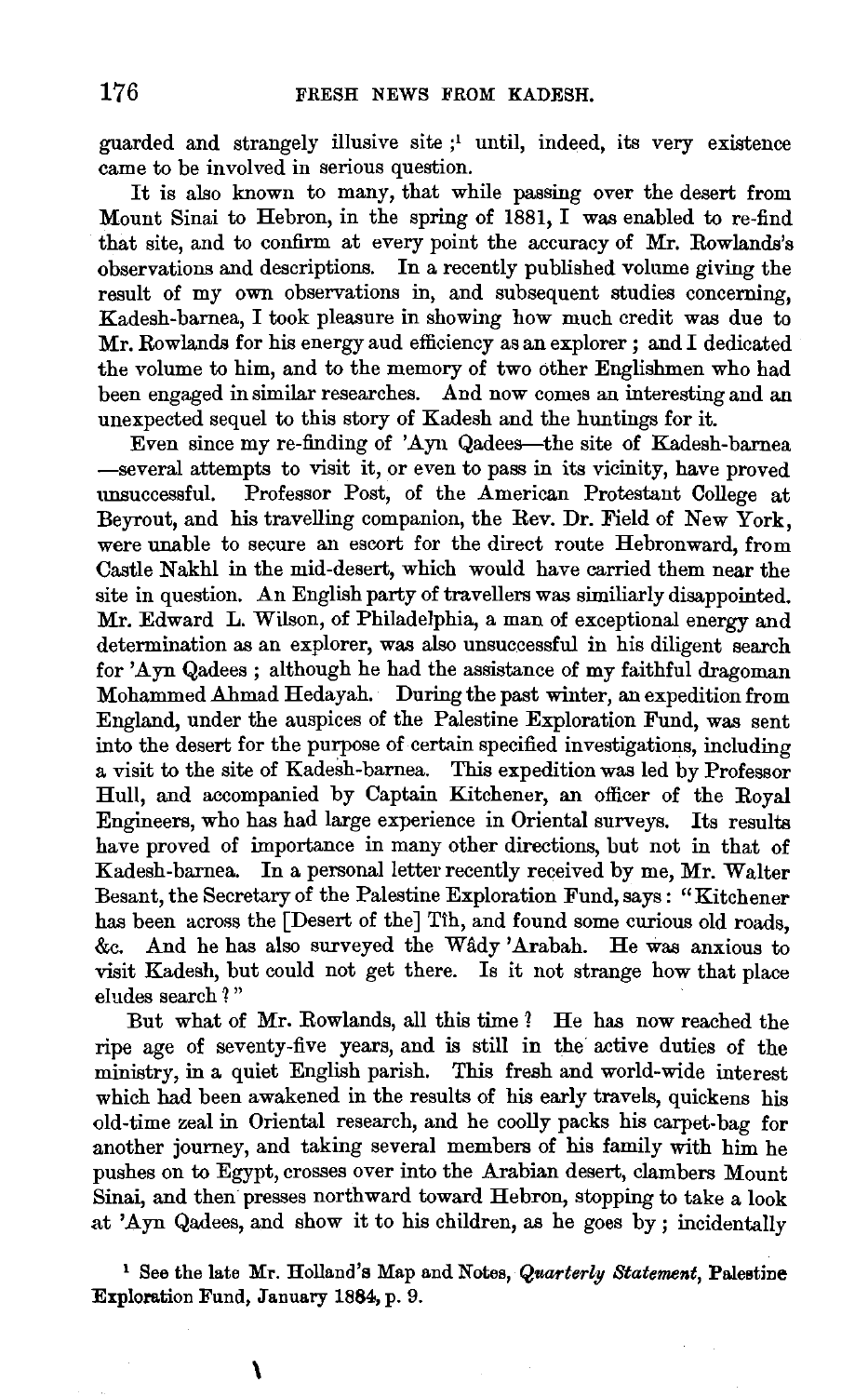Birket el Arais, or Pool of the Bride. We had now reached the limits of former exploration, and in half-an-hour found ourselves once more skirting the jungle of M'Khaibeh, and within sight of our tents, after a ride of much topographical interest, and a beauty of scenery unsurpassed by anything in Palestine.

#### LAURENCE 0LIPHANT.

The map which accompanies this report traces the course of the Yarmuk from the Jordan Valley to its junction with the Nakr Rukâd and part of the course of the latter, the WAdy es Sammuk, and the Nakr 'Allân. It embraces also the ruins and villages of Hama, Debusiyeh, Jamly, Kefr Elma, Fik, Hetin, Tsil, Adwân, &c. The heights are given, with a great amount of information on the character of the ground, &c. At TsU were found a large collection of dolmens, one of which is sketched and is here figured.

DOLMEN NEAR TsiL.



 $D$ *imensions.* 

|                             |     |                      | ft. in. |  |
|-----------------------------|-----|----------------------|---------|--|
| Length of table stone       | . . | $\ddot{\phantom{a}}$ | 50      |  |
| Breadth<br>$\cdot$ .        | . . | $\ldots$ 2 6         |         |  |
| Height from ground $\ldots$ | . . | $\ddotsc$            | 20      |  |

## PRÆ-EXILIC JERUSALEM.

ABSENCE from England has prevented me from returning an earlier answer to the objections raised by Captain Conder and Canon Birch to my views in regard to the topography of præ-exilic Jerusalem. I will now try to atone for the delay, and do my best to meet the thrusts of my doughty antagonists.

I will take Captain Conder first, more especially as Canon Birch agrees with me about what is, after all, the main point, that is to say, the site of Zion. My statement that Dr. Gnthe had discovered a valley separating Zion from Moriah, and had come across Solomonic walls to the south of the lower Pool of Siloam, was derived from his report upon the explora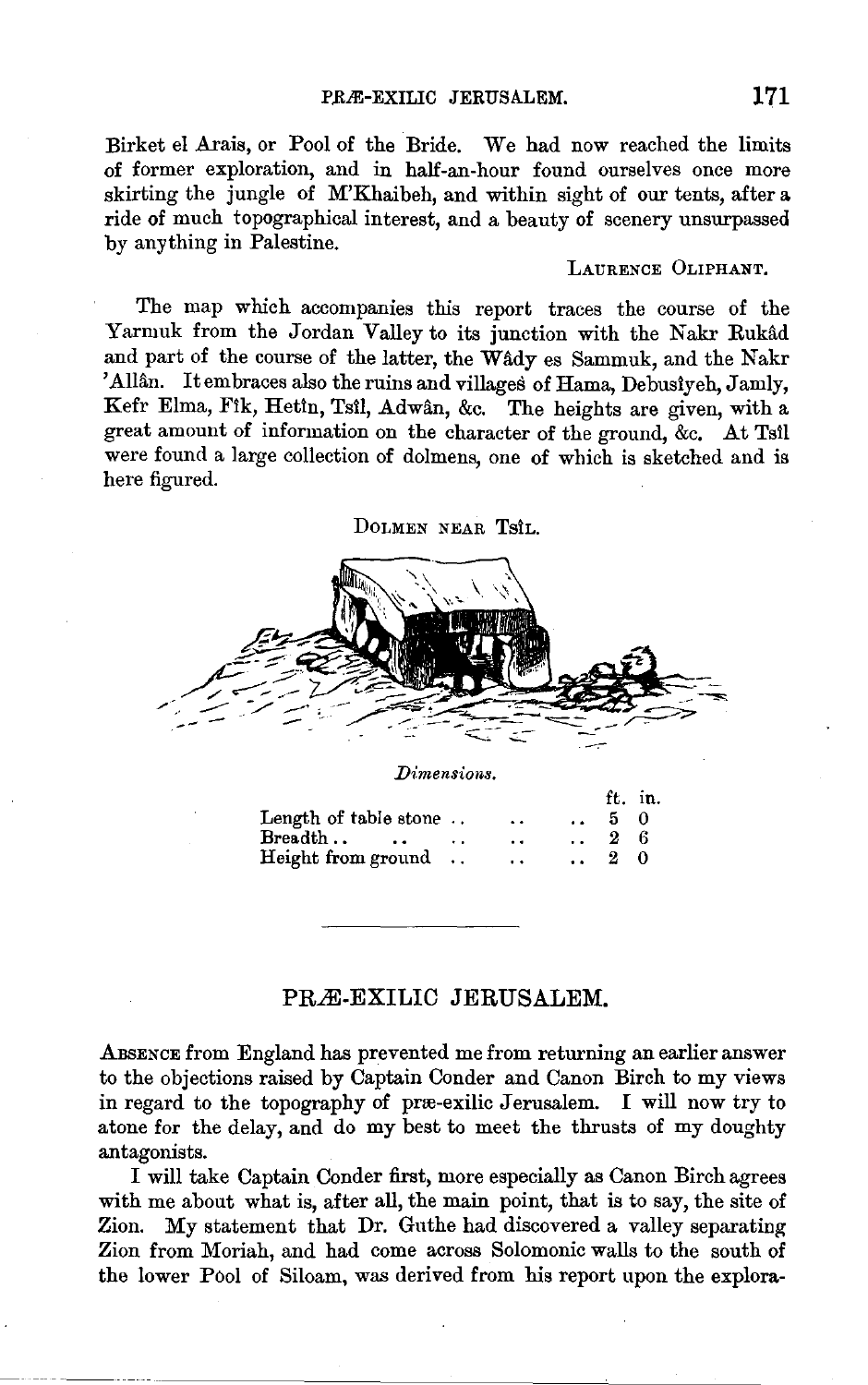making fresh investigations into the site of the old home of Hagar, near the fountain which is on the Wall Road into Egypt, between Kadesh and Bered (see Gen.  $xvi$ ,  $7-14$ ); and all this as deliberately and as easily as if he were going from one corner to another of his home garden, having the assistance of Arab servants who stood ready to do his bidding at every turn.

"I received your letter," he writes, "as you will be surprised to hear, at Cairo, in Egypt, in the course of a great tour I have undertaken for my son and daughter, who are with me, together with a niece as companion to my daughter ; first through Italy, then through Greece, then through Egypt and Palestine, and back from Beyrout to Smyrna, Constantinople, and the Danube. I had not intended coming here [to Palestine] through the wilderness, meaning only to take my children to Mount Sinai and back to Suez, and from thence proceed by the Canal, Port Sa1d, and Jaffa, to Jerusalem. But having received your letter, I felt very much tempted to go direct from Mount Sinai through the great wilderness, by Kadesh and Hebron, to Jerusalem, that I might be able to write to you from Jerusalem, and say that I had paid another visit to Kadesh ; and finding some difficulty; in our way by Port Said and Jaffa, on account of a state of quarantine at Jaffa, and the prospect of its continuance, I determined to take the course through the heart of the wilderness from Sinai by Kadesh to Jerusalem. But I found it too much for me at my time of life. I was quite knocked up for several days before we reached Jerusalem, and never was a hotel so welcome to me as the Mediterranean Hotel here on our arrival at Jerusalem, last Saturday ; and the *rest* I have enjoyed here since. I have been regaining strength ever since, but I do not mean to move from this place for the north of Palestine until my health and strength are quite restored. I should like very much to give you a little sketch of my journey through the wilderness both to and from Sinai. But I feel quite unequal to it. The least thing, even to write a few lines or do anything, is for the present an effort to me. But I must say a few words about Kadesh, or 'Ayn Kades, and Moilahhi, or, as I take it to be, Beerlahairoi. We came first to Moilahhi, as the Arabs of the neighbourhood call it, and not Muweileh as many others call it, and they add *(i.e., the Arabs of the neighbourhood)* in a very emphatic manner, the name Hagar, insisting on its being called Moilahhi Hagar, meaning not " a stone," but "a woman," Hagar, the mother of Ishmael. The Teyahahs, our conductors from Nakhl to Hebron, or to near Hebron, who were not so well acquainted with the localities nor so faithful and true as the Terrabin who conducted me before in these parts, tried to impose upon me by showing me a paltry little cave near, or close to, the ground, as the house of Hagar. Of course I knew better. The house of Hagar, or " Beit Hagar," as the Arabs of the place call it, consists of one principal square chamber, not a cave, but cut square out of a rock in the side of a precipice at some height from the ground, with a staircase leading up into it, and two smaller interior chambers for dormitories. The little crystal stream at Kadesh we found still flowing from the rock. But the appearance of the place is very much altered and spoiled by the Arabs,